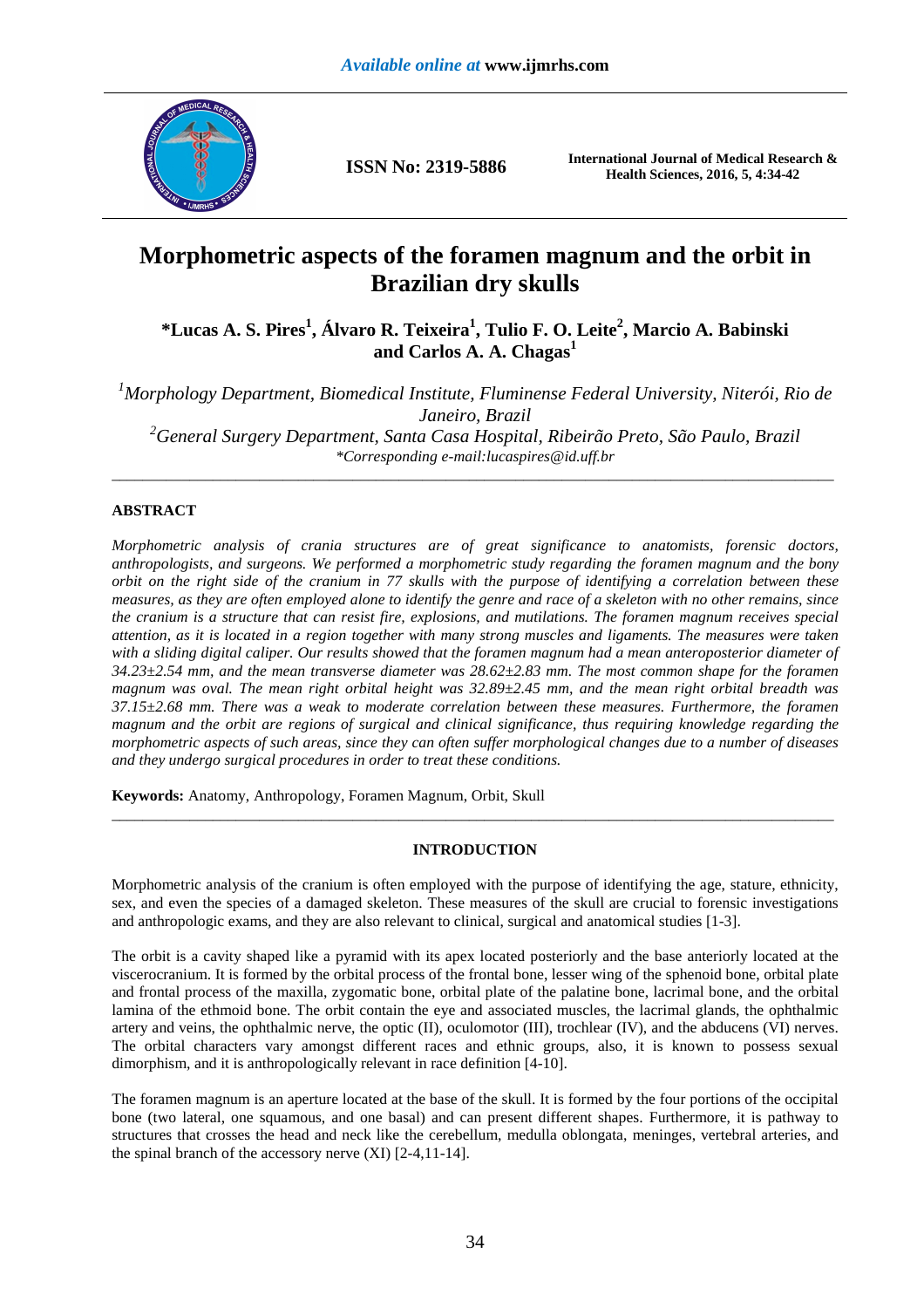Concerning its site, measures of the occipital region seems to be an alternative to determinate certain characteristics of cadaveric remains in cases where human fragments are greatly damaged by insults (fire, explosions, and multilations), as the basicranium is protected by large and strong tissues, such as muscle, tendons and ligaments [2,15,16].

*\_\_\_\_\_\_\_\_\_\_\_\_\_\_\_\_\_\_\_\_\_\_\_\_\_\_\_\_\_\_\_\_\_\_\_\_\_\_\_\_\_\_\_\_\_\_\_\_\_\_\_\_\_\_\_\_\_\_\_\_\_\_\_\_\_\_\_\_\_\_\_\_\_\_\_\_\_\_*

Other areas of the skull such as nasal aperture, zygomatic extension, malar size, supraorbital ridge, chin, nuchal crest, mastoid process size, nasal size, mandibular symphysis, occipital condyles, forehead shape, and palate size were morphometrically studied in order to increase the number of parameters used to identify the gender, ethnicity, race, and by consequence, the accuracy (when those methods are combined), which could lead to a decrease in the usage of more sophisticated and expensive methods, such as DNA analysis [2,8,15-17]. The orbit is an important factor as well in answering questions regarding the sex and ethnicity of a cadaver, which means that, it is also a region of the skull that possess sexual dimorphism characteristics: orbit pertaining to female skulls are usually rounder, and orbits belonging to male skulls generally have a square format [18,19].

Measures of the foramen magnum are relevant in cases of achondroplasia (as there is a high risk of spinal cord stenosis in the base of the skull), Arnold-Chiari malformation (downward herniation of the cerebellar tonsils), foramen magnum meningioma, plagiocephaly, basilar invagination, and others cranial deformities [3,16,18,20-22].

Morphological knowledge of the orbit is essential, since the orbit is a region exposed to several types of surgical procedures (ophthalmological, maxillary surgeries and reconstructive cosmetic surgeries of face), moreover, the orbit seems to be an important factor during ultrasound evaluation to diagnose diseaseas such as Down syndrome [7,9,10,23-26].

The present study is an attempt to research the foramen magnum and its relation to the craniometric measures of the orbit in Brazilian skulls, with the purpose of verifying any type of morphometric connection between the neurocranium and viscerocranium. Studies about the FM and the orbit morphometry in Brazilians are scarce. Since Brazil has a mixed population, we find that it is necessary to determine a reference value regarding the morphometric aspects of the FM and the bony orbit in order to help anthropologists, forensic doctors, surgeons, physicians, and anatomists identify morphological variants of this structure.

## **MATERIALS AND METHODS**

We performed a morphometric analysis of the foramen magnum and the right side orbit in 77 skulls pertaining to the Morphology Department of the Fluminense Federal University. All skulls were from unknown sex and belonged to adults of age above 18 years. They had great condition overall, skulls with a damaged or broken foramen magnum and orbits were excluded from this study.

The measures were taken using a sliding digital caliper (0.01 mm), each measurement was repeated in order to avoid any errors. The criterion for the antero-posterior diameter (APD) of the foramen magnum was the distance between the basion and opisthion; the transverse diameter (TD) criterion was the distance between the points of maximum curvature of the foramen magnum lateral margins (Fig. 1). The area of the foramen magnum was calculated using the Radinsky's formula  $(A = \frac{1}{4} x \pi)$  x TD x APD).

The right orbital breadth (ROB) was the distance between the maximum breadth of the orbit from the maxillofrontale to the middle of the lateral orbital border (ectoconchion) and the right orbital height (ROH) was the maximum internal height of the orbit perpendicular to its breadth (Fig. 2). We also calculated the orbital index (OI) of the right orbit and the FM index (FMI): (orbital height/ orbital breadth) x 100; (transverse diameter/ anteroposterior diameter) x 100, respectively.

The foramen magnum shape was classified in 5 categories: oval, round, tetragonal, pentagonal, and hexagonal (Fig. 3).

Statistical analysis was performed using GraphPad Prism 6 software, the collected data were analyzed using the paired, two-tailed student's t-test (p >0.05 was considered significant), the Pearson's correlation method, and D'Agostino& Pearson omnibus normality test. Descriptive statistics (mean, standard deviation, median, minimum and maximum values) were also analyzed. All pictures were taken with a Sony Alpha ILCE-3000K (20.1 Megapixels).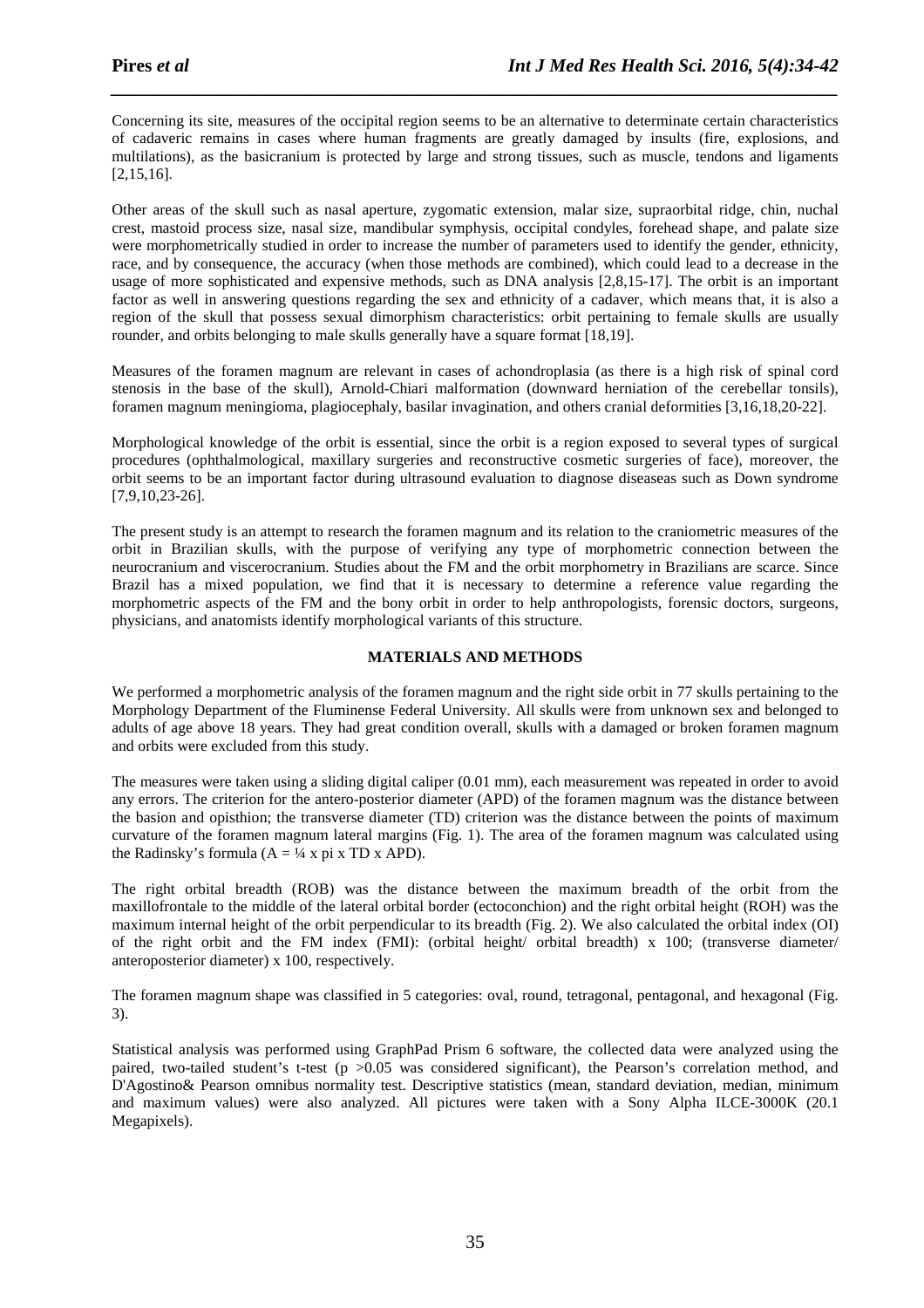## **RESULTS**

*\_\_\_\_\_\_\_\_\_\_\_\_\_\_\_\_\_\_\_\_\_\_\_\_\_\_\_\_\_\_\_\_\_\_\_\_\_\_\_\_\_\_\_\_\_\_\_\_\_\_\_\_\_\_\_\_\_\_\_\_\_\_\_\_\_\_\_\_\_\_\_\_\_\_\_\_\_\_*

The FM had a mean anteroposterior diameter (MAPD) of 34.23 mm, with a standard deviation (SD) of 2.54 mm, and the mean transverse diameter (MTD) was 28.62 mm, with a SD of 2.83 mm. The APD median was 34.29 mm and the TD median was 28.15 mm, the maximum value (MaxV) for the APD and TD was 39.72 mm and 36.01 mm, respectively, and the minimum value (MinV) was 26.90 mm for the APD and 22.67 mm for the TD (Table 1). The most common shape for the FM was oval (Table 2).

The mean ROH was 32.89 mm, with a SD of 2.45 mm, and the mean ROB was 37.15 mm, with a SD of 2.68 mm, the ROH and ROB median was 32.56 mm and 37.02 mm, respectively. The MinV and MaxV for the ROH were 28.06 mm and 39.15 mm. The MinV and MaxV for the ROB were 29.45 mm and 45.05 mm (Table 3).

The mean area of the foramen magnum was 772.4 mm with a SD of 116.7, and the mean foramen magnum index (FMI) was 83.75 mm with a SD of 7.23 mm. The mean OI was 88.72 mm with a SD of 6.89 (Table 4).

The D'Agostino& Pearson omnibus normality test in all measures taken was considered normal ( $p = <1$ ; alpha = 0.05), meaning that there wasn't a statistically significant discrepancy between measurements. The paired, twotailed student's t test results showed that the relation between the FMI and OI wasn't statistically significant ( $p =$ 0.0002), although the Pearson's correlation between the FMI and the OI was moderated ( $p = 0.695$ ), which could indicate at least a weak correlation between these values.

#### **DISCUSSION**

The morphometric study of the human skull is a common practice among anatomists, anthropologists, and forensic doctors, as it is a structure of great interest since it possesses sexual dimorphic characters and ethnic differences. The foramen magnum is an anatomic region of vital importance, as it is protected (in most cases) from injuries such as fire, explosions, and mutilations, this is due to the strong muscles and ligaments that are present in this region. Furthermore, the cranium seems to be less affected by factors such as nutrition and they are more genetically driven. The skull alone can provide 90% of accuracy regarding the gender aspect. It is also known that the morphological features of the foramen magnum went through evolutionary changes, thus, conferring this region a special anthropological interest [14,18,27].

The FM is formed by sclerotomes of the first 4 somites that eventually fuse to form the occipital bone and the posterior element of the foramen magnum. The fourth sclerotome (proatlas) contains 3 portions: the hypocentrum, the centrum, and the neural arch, the latter divides into ventro-rostral and dorsal-caudal components. The ventrorostral portion originates the occipital condyles and the anterior margin of the FM. As such, morphological anomalies and malformations in this process can result in different types and forms of foramen magnum [28]. Its portions suffer distinct process of ossification: the superior part of the squamous portion suffers intramembranous ossification, while the other portions go through endochondral ossification [4].

The formation of the orbit, on the other hand, is set within 2 months of embryogenesis. Cells from the neural crest migrate over the face over 2 different routes: the frontonasal anlage migrates to the prosencephalon, approaching the orbit from above, and the maxillary waves curves around and forms the orbit from below. The frontonasal process originates the lacrimal and ethmoid bones, while the maxillary process forms the floor and lateral walls of the orbit. All bones of the orbit ossify and fuse between the sixth and seventh months of gestation. It is worth mentioning that the development of the eyes is vital to the formation of the bony orbit and its surrounding soft tissue contents. The lesser wing of the sphenoid ossificates through endochondral ossification, and all of the other orbital bones and the greater wing of the sphenoid arises from intramembranous ossification [5].

Studies regarding the morphometric aspects of the foramen magnum in Brazilians are scarce. Manoel et al. (2009) [2] found that the MAPD was  $35,7\pm0.29$  mm in males and  $35,1\pm0.33$  mm in females, and the MTD was  $30,3\pm0.20$ mm in males and 29,4±0,23 mm in females, although our study did not had gender differentiation, there were certain similarities in our results. In another study performed in Brazilian skulls, Suazo et al. (2009) [29] showed that the MAPD was  $36.5\pm2.6$  mm and the MTD was  $30.6\pm2.5$  mm in males, and in females, the MAPD was  $35.6\pm2.5$  mm, and the MTD was 29.5±1.9 mm. Furthermore, they were able to correctly classify the gender in 66.5% of the skulls.

Murshed et al. (2003) [12] described that the MAPD was  $37.2\pm3.43$  mm for males and  $34.6\pm3.16$  mm for females, and the MTD for males and females was 31.6±2.99 mm and 29.3±2.19 mm, respectively. Gruber et al. (2009) [1] found that the MAPD was 36.6±2.8 mm and the MTD was 31.1±2.7 mm in subjects from central Western Europe, both being higher than our sample. Chethan et al. (2012) [27] reported that the MAPD was 31±2.4 mm and the MTD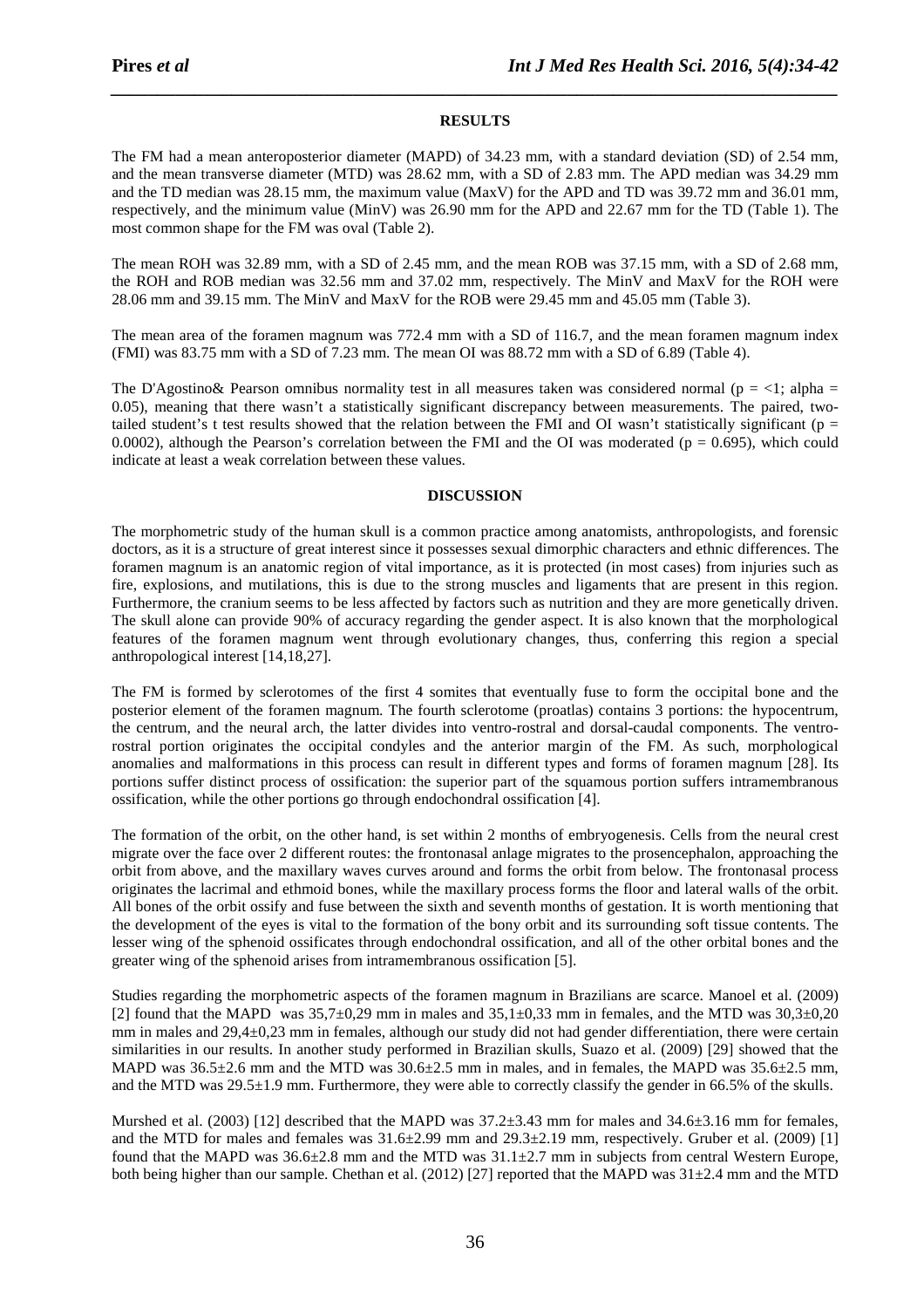was 25.2±2.4 mm in Indians, and the most common shape of the FM was round. Osunwoke et al. (2012) [30] reported that the MAPD was 36.11±0.24 mm and the MTD was 26.65±0.24 mm in Nigerians subjects, the MAPD was higher than in our study, although the MTD was lower. Tubbs et al. (2012) [28] found that the MAPD was 31 mm and the MTD was 27 mm, they also reported that there was no significant difference between sexes, in contrast to other authors. Santhosh et al. (2013) [13] reported the MAPD and MTD in a male Indian population were 34.37 mm and 28.98 mm, respectively, and in women 33.80 mm and 27.60 mm, respectively. Natsis et al. (2013) [31] found that the MAPD was  $35.53\pm3.06$  mm and the MTD was  $30.31\pm2.79$  mm in a Greek population, also, the FM most common shape was "two semi-circles". Mehta et al. (2014) results showed that the MFMI was 82.5 mm $\pm$ 6.780, in an Indian population. Also in Indians, Ganapathy et al. (2014) [3] found that the MAPD was 33.9 $\pm$ 2.3 mm and the MTD was 28.7±2.5 mm, although the most common shape of the FM was oval, in accordance to our study. Patel and Mehta (2014) [21] reported that the MAPD was 33.7 mm and the MTD was 28.29 mm in an Indian population from South Gujarat. Other studies of the FM are depicted in Table 5.

*\_\_\_\_\_\_\_\_\_\_\_\_\_\_\_\_\_\_\_\_\_\_\_\_\_\_\_\_\_\_\_\_\_\_\_\_\_\_\_\_\_\_\_\_\_\_\_\_\_\_\_\_\_\_\_\_\_\_\_\_\_\_\_\_\_\_\_\_\_\_\_\_\_\_\_\_\_\_*

Even though studies reported that the FM measures are higher in male subjects than in females [15,33,34], Kamath et al. (2015) [16] stated that the FM measures may overlap and should not be used by itself for the determination of genre, as other authors found that there was no sexual dimorphic characteristics regarding the FM [1,17]. It was reported that the size of the FM in patients with achondroplasia and other neurological problems was reported to be smaller in all ages, and it was stated that the basichondrocranium of fetuses with hindbrain malformations (such as the Arnold-Chiari malformation) is shorter and smaller than the ones in normal fetuses [20,21,35,36], although Furtado et al. (2010) [37] stated that there were no significant relation between the FM measures in pediatric patients with Arnold-Chiari malformation (Type I) and patients without. This brings forth the need to study this morphometric aspect using the same parameters for measurements.

Regarding the morphometric aspects of the orbit, we found relatively few studies that used the same anatomical points that ours did to measure the bony orbit. Ji et al. (2010) [23] observed the orbit measures through a CT-scan in Chinese subjects, and their results revealed that the mean ROH was  $33.28\pm1.58$  mm, and the mean ROB was  $38\pm94$ mm, also, their research revealed that there wasn't a statistically significant difference of the OH between male and female patients. Ukoha et al. (2011) [38] found that the ROB was  $36.03\pm0.37$  mm and the ROH was  $31.90\pm0.70$ mm, stating that there were no statistically significance difference between the right and left sides. Fetouh and Mandour (2014) [25] stated that in a male Egyptian population, the mean ROH was  $35.83\pm1.23$  mm, the mean ROB was  $43.62\pm1.13$  mm, and the mean OI was  $82.20\pm2.97$  mm, and in females, the mean ROH was  $35.53\pm0.95$  mm, the mean ROB was 42.75±1.35 mm, and the OI was 84.13±3.76 mm. Elzaki et al. (2015) [8] found that the ROB was  $34.10\pm1.76$  mm and the ROH was  $37.90\pm2.57$  mm, they also found that the OB was slightly higher in man than in woman, but the OH was similar. Many results showed that the males orbit area was significantly larger than in females [23-25], although there is some divergence whether the symmetry of the orbit: some authors agree that there is a significant difference between right orbit and left orbit [23,25], while other authors found no statistically significant difference between them [24,38]. Other morphometric studies regarding the orbit are depicted in Table 6.

Kanchan et al. (2014) [18], in a study similar to ours, compared the FM with the orbit, and they reported (using the Pearson's correlation test) that there was a statistically significant correlation between the OI and FMI, in discordance with our results. They also reported that the FMI in South Indians was 79.70±6.98 mm, and the OI was  $84.23 \pm 6.64$ , less than our study showed.

It is important to notice that other relationships with the foramen magnum were observed in other studies, like the carotid foramina [39] (Schaefer 1999), in which it was stated that the correlation was statistically significant, and jugular foramen (Osunwoke et al. 2012) [30] in which they stated that 95% of skulls with a larger FM had a larger jugular foramen. With the comparison between measurements belonging to different ethnicities from other populations of the world, one could verify if there is indeed a correlation to a particular population group, or even, discern the many different types of races that compose a particular population [32].

Study of the shape and size of the FM is crucial to determine pathological changes caused by diseases such as: achondroplasia, occipital vertebra, basilar invagination, condylar hypoplasia, and atlas assimilation, Jeune's asphyxiating, thoracic dystrophy, Marchesani's syndrome, foramen magnum meningioma, Arnold-Chiari malformation, and plagiocephaly [3,16,18,20-22,28]. Those diseases can cause compression of the structures that traverses the FM and produce symptoms like respiratory complications, lower cranial nerve dysfunctions, upper and lower extremity paresis, hypo or hypertonia, hyperreflexia or clonus, and general delay during motor development can appear [28]. Testut and Latarjet (1977) [11] stated that the difficulty of bony resection during surgery is directly proportionate to the size of the FM.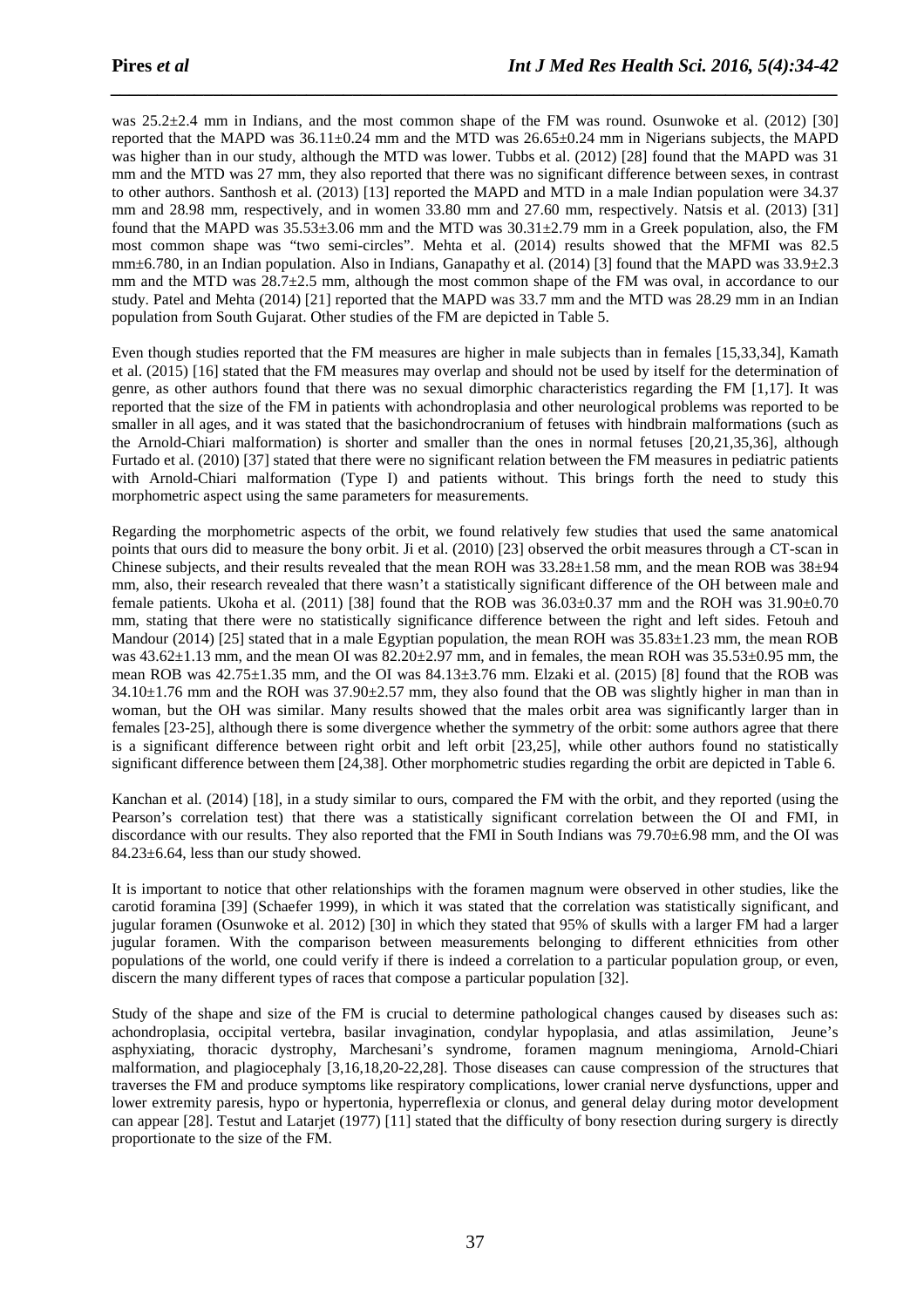Evaluation of the morphometric aspect of the orbit seems to be relevant in cases of pathological disorders and traumatic injuries, in order to estimate craniofacial asymmetry, the severity of the injury, and to discuss possible complications during preoperative planning, as the orbit is exposed to several types of surgical procedures (optic nerve decompression, vascular ligation, exenteration, excision of the lacrimal gland), requiring anatomical knowledge of the region [9,10,23-26]. It is also stated that tumors confined within the periorbita in the anterior two thirds of the orbit can be approached extracranially, although tumors located in the apical area, medially to the optic nerve, often require a transcranial approach [9,26].

*\_\_\_\_\_\_\_\_\_\_\_\_\_\_\_\_\_\_\_\_\_\_\_\_\_\_\_\_\_\_\_\_\_\_\_\_\_\_\_\_\_\_\_\_\_\_\_\_\_\_\_\_\_\_\_\_\_\_\_\_\_\_\_\_\_\_\_\_\_\_\_\_\_\_\_\_\_\_*

## **TABLE 1 DESCRIPTIVE STATISTICS OF THE FORAMEN MAGNUM (mm)**

|      | Mean  | SD.  | MinV  | MaxV  | Median |
|------|-------|------|-------|-------|--------|
| APD. | 34.23 | 2.54 | 26.90 | 39.72 | 34.29  |
| TD.  | 28.62 | 2.83 | 22.67 | 36.01 | 28.15  |

#### **TABLE 2 - SHAPES OF THE FORAMEN MAGNUM**

|            | N(77) | $\frac{0}{0}$ |
|------------|-------|---------------|
| Oval       | 41    | 53.24%        |
| Round      | 19    | 24.67%        |
| Tetragonal | 13    | 16.88%        |
| Egg-Shaped | 2     | 2.36%         |
| Pentagonal |       | 1.29%         |
| Hexagonal  |       | 1.29%         |

#### **TABLE 3 DESCRIPTIVE STATISTICS OF THE ORBIT (mm)**

|    | Mean  | SD   | MinV  | MaxV  | Median |
|----|-------|------|-------|-------|--------|
| OН | 32.89 | 2.45 | 28.06 | 39.15 | 32.65  |
| OΒ | 37 15 | 2.68 | 29.45 | 45.05 | 37 M   |

#### **TABLE 4 INDEX AND AREA OF THE FORAMEN MAGNUM AND ORBIT (mm)**

|                | <b>Mean Index</b> | SD 5 | Mean Area | -SD   |
|----------------|-------------------|------|-----------|-------|
| Foramen Magnum | 83.75             | 7.23 | 772.4     | 116.7 |
| Orbit          | 88.72             | 6.89 |           | -     |

#### **TABLE 5 - Foramen Magnum Studies in Different Populations (mm)**

| <b>Population/Race</b> | <b>Author</b>                | N   | <b>MAPD</b>      | <b>MTD</b>       |
|------------------------|------------------------------|-----|------------------|------------------|
| Indians                | Chethan et al., 2012         | 53  | $31 + 2.4$       | $25.2 + 2.4$     |
| Indians                | Biswas et al., 2015          | 53  | $34.02 \pm 1.79$ | $28.10 \pm 2.16$ |
| Indians                | Ganapathy et al., 2014       | 100 | $33.9 \pm 2.3$   | $28.7 + 2.5$     |
| M Indians              | Kamath et al., 2015          | 41  | $33.21 \pm 3.25$ | $26.92 \pm 2.52$ |
| F Indians              | Kamath et al., 2015          | 31  | $30.99 \pm 3.49$ | $25.45 \pm 2.31$ |
| M Indians              | Kanchan et al., 2013         | 69  | $34.51 \pm 2.77$ | $27.36 \pm 2.09$ |
| F Indians              | Kanchan et al., 2013         | 49  | $33.60 \pm 2.63$ | $26.74 \pm 2.36$ |
| Indians                | Mehta et al., 2014           | 100 | 34.32            | 28.37            |
| Indians                | Patel and Mehta, 2014        | 100 | 33.70            | 28.29            |
| M Indians              | Santhosh et al., 2013        | 63  | $34.37 + 2.38$   | $28.98 \pm 2.22$ |
| F Indians              | Santhosh et al., 2013        | 38  | $33.80 \pm 2.56$ | $27.60 \pm 2.67$ |
| M Indians              | Shanthi and Lokanadham, 2013 | 66  | $37.1 \pm 3.3$   | $32.0 \pm 3.1$   |
| F Indians              | Shanthi and Lokanadham, 2013 | 34  | $33.8 \pm 3.8$   | $30.4 \pm 3.0$   |
| M Indians              | Shepur et al., 2014          | 175 | $33.40 \pm 2.60$ | $28.50 \pm 2.20$ |
| F Indians              | Shepur et al., 2014          | 175 | $33.10 \pm 2.70$ | $27.30 \pm 2.00$ |
| M Turkish              | Murshed et al., 2013         | 57  | $37.2 \pm 3.43$  | $31.6 \pm 2.99$  |
| F Turkish              | Murshed et al., 2013         | 53  | $34.6 \pm 3.16$  | $29.3 \pm 2.19$  |
| M Iranians             | Uthman et al., 2012          | 43  | $34.9 \pm 2$     | $29.5 \pm 2.5$   |
| F Iranians             | Uthman et al., 2012          | 45  | $32.9 + 2$       | $27.3 \pm 2.2$   |
| Caucasians             | Tubbs et al., 2012           | 72  | 31               | 27               |
| Nigerians              | Osunwoke et al., 2012        | 120 | $36.11 \pm 2.60$ | $29.56 \pm 2.60$ |
| Greeks                 | Natsis et al., 2013          | 143 | $35.53 \pm 3.06$ | $30.31 \pm 2.79$ |
| Central Western Europe | Gruber et al., 2009          | 111 | $36.6 \pm 2.8$   | $31.1 \pm 2.7$   |
| M Brazilians           | Manoel et al., 2009          | 139 | $35.7 \pm 0.29$  | $30.3 \pm 0.20$  |
| F Brazilians           | Manoel et al., 2009          | 76  | $35.1 \pm 0.33$  | $29.4 \pm 0.23$  |
| M Brazilians           | Suazo et al., 2009           | 144 | $36.5 \pm 2.6$   | $30.6 \pm 2.5$   |
| <b>F</b> Brazilians    | Suazo et al., 2009           | 71  | $35.6 \pm 2.5$   | $29.5 \pm 1.9$   |

*\*M = Male, F = Female*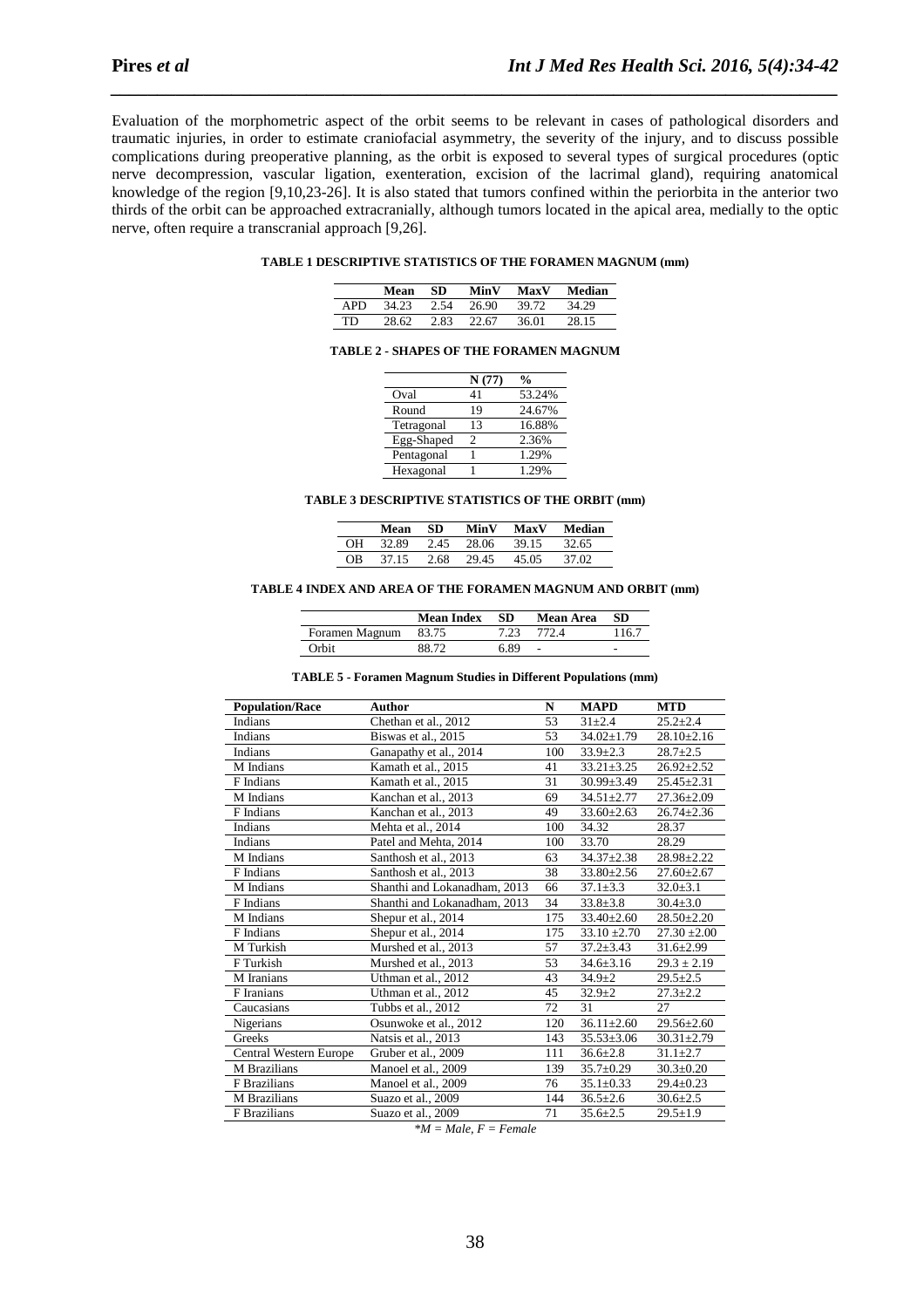| <b>Population/Race</b> | <b>Author</b>            | N   | <b>MOH</b>       | <b>MOB</b>       |
|------------------------|--------------------------|-----|------------------|------------------|
| Indians                | Gosavi et al., 2014      | 128 | $32.31 \pm 2.52$ | $39.46 \pm 2.57$ |
| Indians                | Biswas et al., 2015      | 53  | $32.1 + 2.3$     | $36.6 \pm 3.3$   |
| Indians                | Kumar and Nagar, 2014    | 68  | $33.47 \pm 1.56$ | $42.06 \pm 1.68$ |
| Sudanese               | Elzaki et al., 2015      | 110 | $37.90 \pm 2.57$ | $34.10 \pm 1.76$ |
| M Egyptians            | Fetouh and Mandour, 2014 | 30  | $35.83 \pm 1.23$ | $43.62 \pm 1.13$ |
| F Egyptians            | Fetouh and Mandour, 2014 | 22  | $35.53 \pm 0.95$ | $42.75 \pm 1.35$ |
| Chinese                | Ji et al., 2015          | 64  | $33.45 \pm 1.63$ | $39.10 \pm 1.83$ |
| Nigerians              | Ukoha et al., 2011       | 70  | $31.90 \pm 0.70$ | $36.03 \pm 0.37$ |
|                        | $\cdots$<br>$\sim$       |     |                  |                  |

| TABLE 6 - Orbit Studies in Different Populations (Right Orbit) |
|----------------------------------------------------------------|
|----------------------------------------------------------------|

*\_\_\_\_\_\_\_\_\_\_\_\_\_\_\_\_\_\_\_\_\_\_\_\_\_\_\_\_\_\_\_\_\_\_\_\_\_\_\_\_\_\_\_\_\_\_\_\_\_\_\_\_\_\_\_\_\_\_\_\_\_\_\_\_\_\_\_\_\_\_\_\_\_\_\_\_\_\_*

*\*M = Male, F = Female* 



# **Fig. 1 FORAMEN MAGNUM MEASUREMENTS**

*\*Foramen magnum measured parameters.Red arrow = antero-posterior diameter (APD), yellow arrow = transverse diameter (TD)*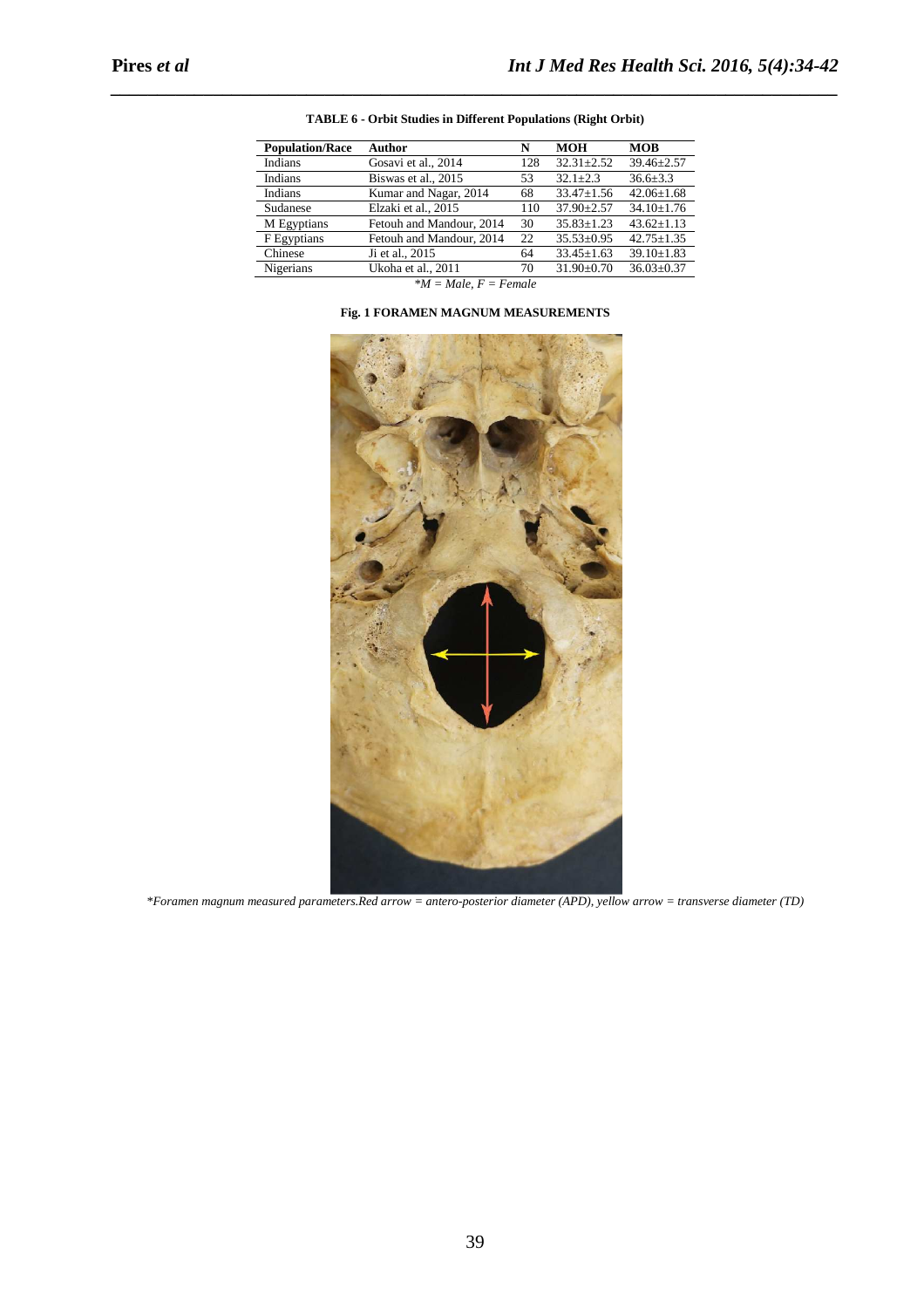# **Fig. 2 ORBIT MEASUREMENTS**

*\_\_\_\_\_\_\_\_\_\_\_\_\_\_\_\_\_\_\_\_\_\_\_\_\_\_\_\_\_\_\_\_\_\_\_\_\_\_\_\_\_\_\_\_\_\_\_\_\_\_\_\_\_\_\_\_\_\_\_\_\_\_\_\_\_\_\_\_\_\_\_\_\_\_\_\_\_\_*



*\*Measured parameters of the bony orbit. Red arrow = orbital height (OH), yellow arrow = orbital breadth (OB)* 

**Fig. 3 SHAPES OF THE FORAMEN MAGNUM FOUND IN OUR STUDY** 



*\*Shapes of the foramen magnum. 1 = oval shape; 2 = round shape; 3 = tetragonal shape; 4 = egg shaped; 5 = pentagonal shape; 6 = hexagonal shape*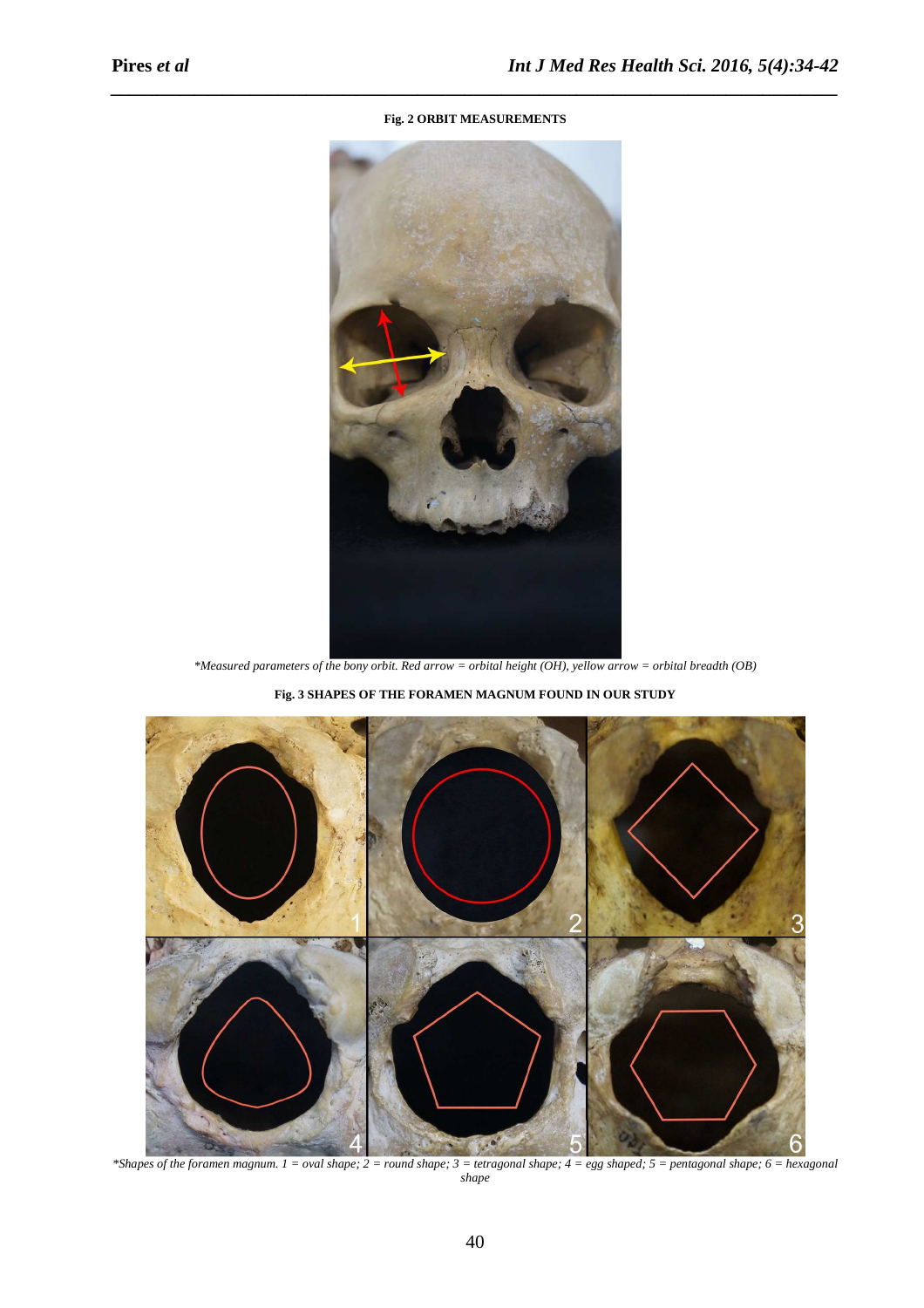## **CONCLUSION**

*\_\_\_\_\_\_\_\_\_\_\_\_\_\_\_\_\_\_\_\_\_\_\_\_\_\_\_\_\_\_\_\_\_\_\_\_\_\_\_\_\_\_\_\_\_\_\_\_\_\_\_\_\_\_\_\_\_\_\_\_\_\_\_\_\_\_\_\_\_\_\_\_\_\_\_\_\_\_*

Even though morphometric studies of the FM and the orbit are relatively frequent, factors such as different classification of the FM shape, different methods of taking the measurements, different methods of statistical analysis, and miscegenation can make the comparison difficult or impossible.

We assessed the clinical and surgical significance of the foramen magnum and the orbit, furthermore, we were able to establish a morphometric parameter for both structures, thus enhancing anatomic and anthropological knowledge regarding Brazilian skulls. Furthermore, our data presented a base in which the investigation of the quantitative morphology of the foramen magnum development in Brazilian skulls.

Our statistical analysis showed a moderate correlation between these structures could indicate a morphometric relation between the neurocranium and the viscerocranium. Since the orbit is an anatomic area used to determine the sex and the ethnicity, its correlation with the foramen magnum can be an important factor for forensic medicine.

### **Acknowledgements**

None. Also, the Authors declare no conflicts of interest whatsoever.

## **REFERENCES**

[1] Gruber P, Henneberg M, Böni T, Rühli FJ. Variability of Human Foramen Magnum Size.Anat Rec. 2009;292:1719.

[2] Manoel C, Prado FB, Caria PHF, Groppo FC. Morphometric analysis of the foramen magnum in human skulls of brazilian individuals: its relation to gender. Braz J Morphol Sci. 2009;26(2):104-8.

[3] Ganapathy A, Sadeesh T, Rao S. Morphometric analysis of foramen magnum in adult human skulls and CT images. Int J Cur Res Rev. 2014;6(20):11-5.

[4] Gardner E, Gray DJ, O'Rahilly R. Anatomy; a regional study of human structure. 4th ed. Philadelphia: Saunders; 1975.

[5] Berger AJ, Kahn D. Growth and Development of the Orbit. Oral Maxillofac Surg Clin North Am. 2012;24(4):545-55.

[6] Xing S, Gibbon V, Clarke R, Liu W. Geometric morphometric analyses of orbit shape in Asian, African, and European human populations. Anthropological Science. 2012;121(1):1-11.

[7] Gosavi SN, Jadhav SD, Zambre BR. A Study of Orbital Morphometry in Indian Dry Skulls. Asian J Biomed Pharm Sci. 2014;4(29):23-5.

[8] Elzaki MM, Ayad CE, Hassan HA, Abdalla EA. Cranio-OrbitoZygomatic Normative Measurements In Adult Sudanese: CT Based Study. GloAdv Res J Med Med Sci. 2015;4(11):477-84.

[9] Nitek S, Bakoń L, Sharifi M, Rysz M, Chmielik LP, Sadowska-Krawczenko I. Morphometry of the Orbit in East-European Population Based on Three-Dimensional CT Reconstruction. Advances in Anatomy. 2015;2015.

[10]Biswas S, Chowdhuri S, Das A, Mukhopadhyay PP. Observations on Symmetry and Sexual Dimorphism from Morphometrics of Foramen Magnum and OrbitsIn Adult Bengali Population. J Indian Acad Forensic Med. 2015;37(4):346-51.

[11]Testut L, Latarjet A. Tratado de Anatomia Humana. Barcelona: Salvat; 1977.

[12]Murshed KA, Çiçekcibaşi AE, Tuncer I. Morphometric Evaluation of the Foramen Magnum and Variations in its Shape: A Study on Computerized Tomographic Images of Normal Adults. Turk J Med Sci. 2003;33:301-6.

[13]Santhosh CS, Vishwanathan KG, Ashok G, Siddesh RC, Tejas J. Morphometry of the Foramen Magnum: An Important Tool in Sex Determination. Research and Reviews: Journal of Medical and Health Sciences. 2013;2(4):88-91.

[14]Shanthi CH, Lokanadham S. Morphometric Study on Foramen Magnum of Human Skulls. Medicine Science. 2013;2(4):792-8.

[15]Gapert R, Black S, Last J. Sex Determination from the Occipital Condyle: Discriminant Function Analysis in an Eighteenth and Nineteenth Century British Sample. Am J PhysAnthropol. 2009;138:384-94.

[16]Kamath VG, Asif M, Shetty R, Avadhani R. Binary Logistic Regression Analysis of Foramen Magnum Dimensions for Sex Determination. Anat Res Int. 2015;2015.

[17]Kanchan T, Gupta A, Krishan K. Craniometric Analysis of Foramen Magnum for Estimation of Sex. International Journal of Medical, Health, Biomedical and Pharmaceutical Engineering. 2013;7(7):111-3.

[18]Kanchan T, Krishan K, Gupta A, Acharya J. A Study of Cranial Variations Based on Craniometric Indices in a South Indian Population. J Craniofac Surg. 2014;25:1645-9.

[19]Kumar A, Nagar M. Morphometry of the Orbital Region: "Beauty is bought by judgement of the eyes". Int J Anat Res. 2014;2(3):566-70.